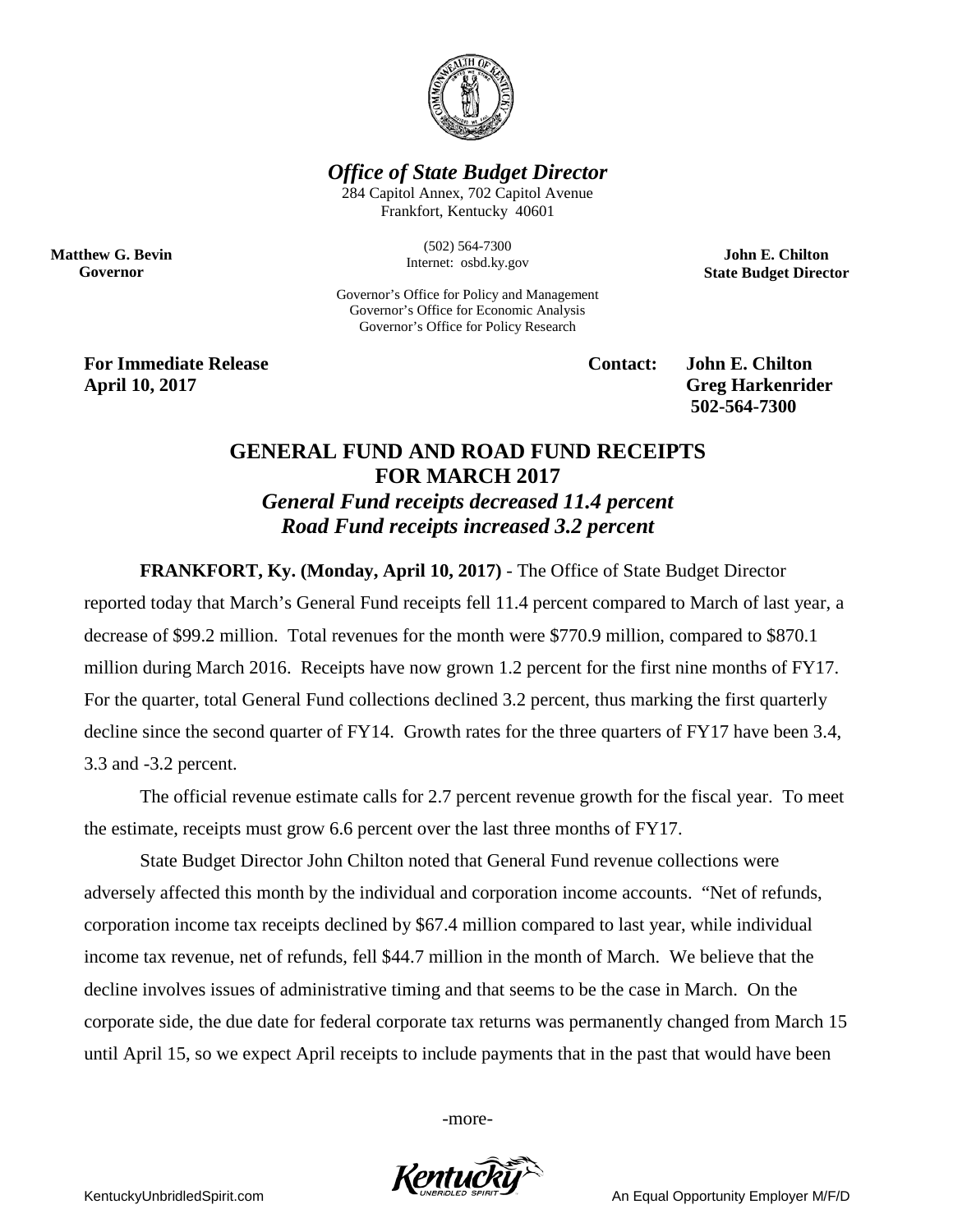made in March. The quarterly decline of 3.2 percent means that General Fund collections need to grow 6.6 percent in the final quarter of the year to reach the official forecast. Fourth quarter collections last year grew only 0.6 percent which leaves open the possibility of strong growth for the final three months of FY17 to end the fiscal year somewhere near, yet likely below, the official estimate."

Among the major accounts:

- Sales and use tax receipts decreased 1.1 percent for the month but have grown 0.6 percent year-to-date. Receipts have now fallen in five of the last six months.
- Corporation income tax receipts fell 89.3 percent as both declarations and net returns declined. For the year, collections have decreased 6.7 percent.
- Individual income tax collections declined 15.0 percent in March as withholding, net return and fiduciary fell while declarations posted a small gain. In addition, last year the Department of Revenue delayed refunds so that they could more closely screen returns for fraudulent claims. This year, refunds have not been delayed. Collections have grown 2.4 percent through the first nine months of FY17.
- Property tax collections fell 1.9 percent for the month but have grown 2.8 percent year-todate.
- Cigarette tax receipts increased 8.3 percent but have declined 2.2 percent year-to-date.
- Coal severance tax collections continue to rebound from their historic low, increasing for the third consecutive month. Collections rose 8.2 percent in March but have decreased 20.7 percent through the first nine months of the fiscal year.

Road Fund receipts grew 3.2 percent in March 2017 with collections of \$130.7 million, \$4.1 million more than last March. Through the first nine months of FY17, receipts have increased 1.8 percent. For the third quarter, total Road Fund collections rose 5.4 percent. Growth rates for the three quarters this fiscal year are 3.6, -3.6 and 5.4 percent. The official Road Fund revenue estimate calls for revenues to decline 1.7 percent for the fiscal year. Based on year-to-date tax collections, revenues can fall 11.8 percent for the remainder of FY17 and still meet that estimate. Among the accounts, motor fuels fell 1.4 percent, motor vehicle usage revenue increased 7.2 percent, and license and privilege receipts grew 3.2 percent.

-30-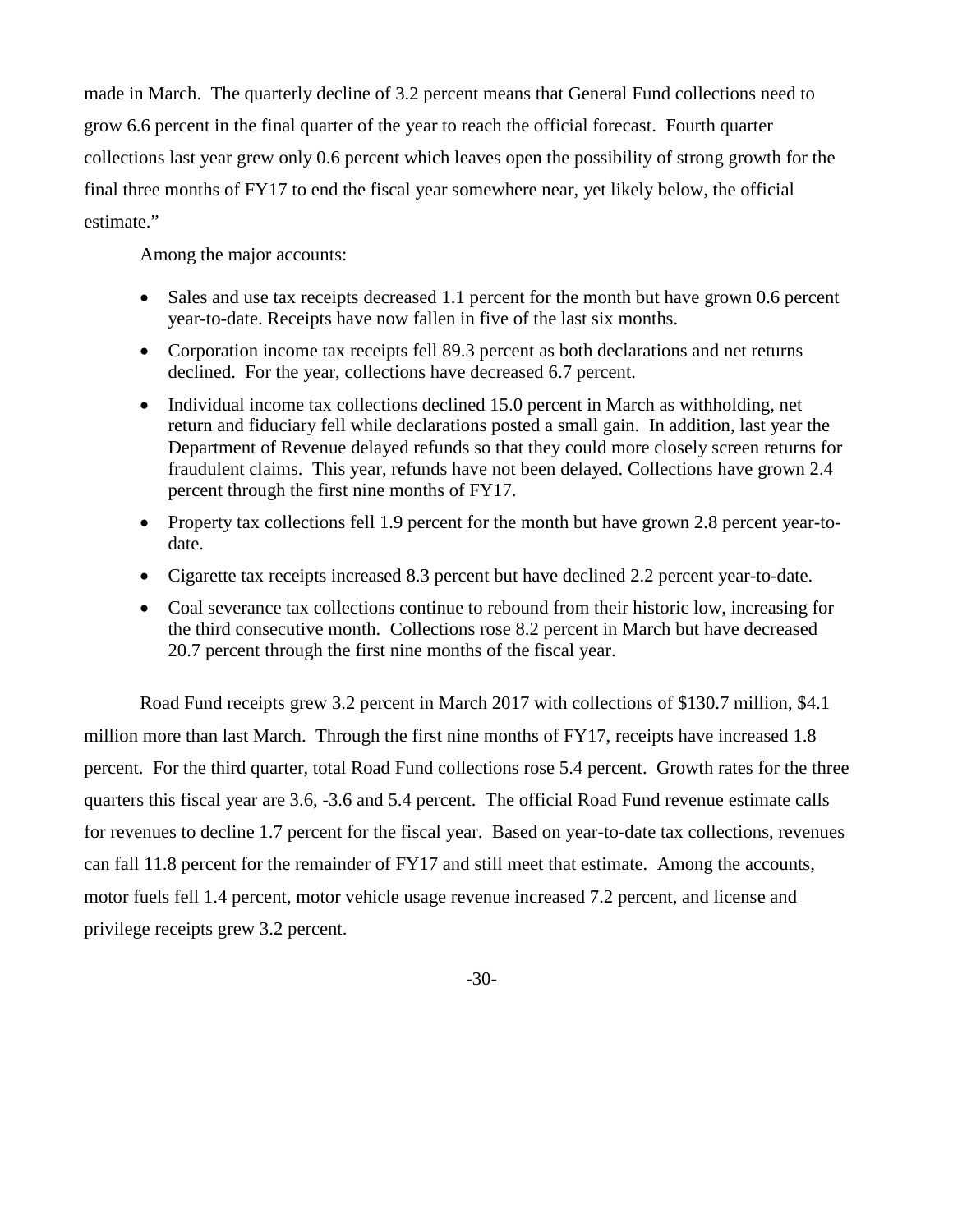## KENTUCKY STATE GOVERNMENT REVENUE 1. GENERAL FUND REVENUE

|                                                                            | <b>MARCH</b>           | <b>MARCH</b>         |                | <b>JULY THROUGH MARCH</b> |                         |                |
|----------------------------------------------------------------------------|------------------------|----------------------|----------------|---------------------------|-------------------------|----------------|
|                                                                            | 2017                   | 2016                 | % Change       | FY 2017                   | FY 2016                 | % Change       |
| <b>TOTAL GENERAL FUND</b>                                                  | \$770,922,677          | \$870,117,908        | $-11.4%$       | \$7,604,054,485           | \$7.513.983.645         | 1.2%           |
| <b>Tax Receipts</b>                                                        | \$740,263,544          | \$846,117,588        | $-12.5%$       | \$7,348,933,339           | \$7,267,636,303         | 1.1%           |
| Sales and Gross Receipts                                                   | \$307,314,713          | \$311,099,015        | $-1.2%$        | \$3,011,899,378           | \$2,999,623,166         | 0.4%           |
| <b>Beer Consumption</b>                                                    | 506,962                | 434,153              | 16.8%          | 4,605,040                 | 4,759,132               | $-3.2%$        |
| <b>Beer Wholesale</b>                                                      | 4,679,781              | 3,630,399            | 28.9%          | 44,130,011                | 45,079,049              | $-2.1%$        |
| Cigarette                                                                  | 20,302,190             | 18,738,304           | 8.3%           | 163,248,303               | 166,891,077             | $-2.2%$        |
| <b>Distilled Spirits Case Sales</b>                                        | 14,249                 | 9,505                | 49.9%          | 115,188                   | 105,358                 | 9.3%           |
| <b>Distilled Spirits Consumption</b><br><b>Distilled Spirits Wholesale</b> | 1,307,713<br>3,873,029 | 897,611<br>2,637,458 | 45.7%<br>46.8% | 10,674,988<br>32,838,402  | 9,899,406<br>29,673,669 | 7.8%<br>10.7%  |
| Insurance Premium                                                          | 15,523,038             | 21,640,680           | $-28.3%$       | 99,853,309                | 97,355,660              | 2.6%           |
| Pari-Mutuel                                                                | 881,026                | 537,132              | 64.0%          | 4,029,469                 | 2,771,728               | 45.4%          |
| Race Track Admission                                                       | 0                      | 0                    | ---            | 141,991                   | 190,880                 | $-25.6%$       |
| Sales and Use                                                              | 251,446,318            | 254, 175, 132        | $-1.1%$        | 2,578,166,009             | 2,563,654,091           | $0.6\%$        |
| Wine Consumption                                                           | 160,189                | 219,114              | $-26.9%$       | 2,309,008                 | 2,428,321               | $-4.9%$        |
| Wine Wholesale                                                             | 1,807,657              | 1,231,723            | 46.8%          | 13,942,211                | 12,752,229              | 9.3%           |
| <b>Telecommunications Tax</b>                                              | 5,093,404              | 5,295,321            | $-3.8%$        | 41,810,325                | 48,335,299              | $-13.5%$       |
| <b>Other Tobacco Products</b>                                              | 1,719,158              | 1,651,166            | 4.1%           | 16,029,086                | 15,719,361              | 2.0%           |
| Floor Stock Tax                                                            | 0                      | 1,316                | $-100.0\%$     | 6,040                     | 7,906                   | $-23.6%$       |
| License and Privilege                                                      | \$98,307,222           | \$99,773,830         | $-1.5%$        | \$104,904,413             | \$108,907,085           | $-3.7%$        |
| Alc. Bev. License Suspension                                               | 11,100                 | 36,150               | $-69.3%$       | 284,253                   | 373,501                 | $-23.9\%$      |
| <b>Corporation License</b>                                                 | 18,326                 | 70,226               | $-73.9%$       | 6,746                     | 143,587                 | $-95.3%$       |
| <b>Corporation Organization</b>                                            | 3,690                  | 0                    |                | 971,452                   | 91,685                  | 959.6%         |
| <b>Occupational Licenses</b>                                               | 23,669                 | 32,256               | -26.6%         | 106,534                   | 137,427                 | $-22.5%$       |
| Race Track License                                                         | 0                      | 0                    | ---            | 227,475                   | 276,150                 | $-17.6%$       |
| <b>Bank Franchise Tax</b>                                                  | 98,188,030             | 99,579,468           | $-1.4%$        | 102,789,317               | 107,403,136             | $-4.3%$        |
| Driver License Fees                                                        | 62,408                 | 55,730               | 12.0%          | 518,637                   | 481,599                 | 7.7%           |
| <b>Natural Resources</b>                                                   | \$11.851.024           | \$10,001,285         | 18.5%          | \$99.374.746              | \$120,273,486           | $-17.4%$       |
| Coal Severance                                                             | 9,285,475              | 8,585,689            | 8.2%           | 77,338,437                | 97,573,085              | $-20.7%$       |
| Oil Production                                                             | 491,004                | 246,058              | 99.5%          | 3,825,636                 | 3,673,221               | 4.1%           |
| <b>Minerals Severance</b>                                                  | 1,034,151              | 854,250              | 21.1%          | 13,160,344                | 13,640,809              | $-3.5%$        |
| <b>Natural Gas Severance</b>                                               | 1,040,394              | 315,289              | 230.0%         | 5,050,330                 | 5,386,371               | $-6.2%$        |
| Income                                                                     | \$289,942,256          | \$394,114,940        | $-26.4%$       | \$3,548,794,761           | \$3,465,001,249         | 2.4%           |
| Corporation                                                                | 8,039,824              | 75,399,649           | $-89.3%$       | 298,061,550               | 319,540,982             | $-6.7%$        |
| Individual                                                                 | 253,020,475            | 297,732,437          | $-15.0%$       | 3.102.169.569             | 3,029,783,196           | 2.4%           |
| <b>Limited Liability Entity</b>                                            | 28,881,958             | 20,982,855           | 37.6%          | 148,563,642               | 115,677,071             | 28.4%          |
| Property                                                                   | \$25,352,602           | \$25,853,273         | $-1.9%$        | \$532,334,834             | \$517,784,578           | 2.8%           |
| <b>Building &amp; Loan Association</b>                                     | 0                      | 0                    | ---            | 15,372                    | (11, 881)               | $\overline{a}$ |
| General - Real                                                             | 3,135,362              | 3,571,506            | $-12.2%$       | 268,531,995               | 262,503,007             | 2.3%           |
| General - Tangible                                                         | 18,160,775             | 18,160,160           | 0.0%           | 191,700,646               | 190,096,125             | 0.8%           |
| Omitted & Delinquent                                                       | 2,863,127              | 3,481,511            | $-17.8%$       | 13,555,430                | 11,448,999              | 18.4%          |
| <b>Public Service</b>                                                      | 942,436                | 343,565              | 174.3%         | 56.861,323                | 52,207,623              | 8.9%           |
| Other                                                                      | 250,902                | 296,531              | $-15.4%$       | 1,670,067                 | 1,540,705               | 8.4%           |
| Inheritance Tax                                                            | \$4,232,031            | \$2,901,040          | 45.9%          | \$32,674,162              | \$37,374,919            | $-12.6%$       |
| Miscellaneous                                                              | \$3,263,696            | \$2,374,204          | 37.5%          | \$18,951,045              | \$18,671,820            | 1.5%           |
| Legal Process                                                              | 1,312,794              | 1,515,442            | $-13.4%$       | 10,021,816                | 11,067,332              | $-9.4%$        |
| T. V. A. In Lieu Payments                                                  | 1,936,835              | 848,556              | 128.3%         | 8,859,960                 | 7,574,143               | 17.0%          |
| Other                                                                      | 14,067                 | 10,207               | 37.8%          | 69,269                    | 30,345                  | 128.3%         |
| <b>Nontax Receipts</b>                                                     | \$29,358,995           | \$23,222,185         | 26.4%          | \$247,778,012             | \$241,738,956           | 2.5%           |
| <b>Departmental Fees</b>                                                   | 2,488,583              | 2,222,395            | 12.0%          | 13,966,994                | 14,274,542              | $-2.2%$        |
| PSC Assessment Fee                                                         | 170                    | 415                  | $-58.9%$       | 13,031,700                | 10,868,823              | 19.9%          |
| Fines & Forfeitures                                                        | 1,812,287              | 2,207,772            | $-17.9%$       | 13,879,448                | 15,732,538              | $-11.8%$       |
| Income on Investments                                                      | (273,067)              | (58, 861)            |                | (927, 633)                | (639, 239)              |                |
| Lottery                                                                    | 19,500,000             | 19,000,000           | 2.6%           | 176, 127, 129             | 169,278,429             | 4.0%           |
| Sale of NO <sub>x</sub> Credits                                            | $\mathbf{0}$           | 0                    | ---            | 0                         | 0                       |                |
| Miscellaneous                                                              | 5,831,023              | (149, 536)           |                | 31,700,373                | 32,223,864              | $-1.6%$        |
| Redeposit of State Funds                                                   | \$1,300,138            | \$778,135            | 67.1%          | \$7,343,134               | \$4,608,385             | 59.3%          |